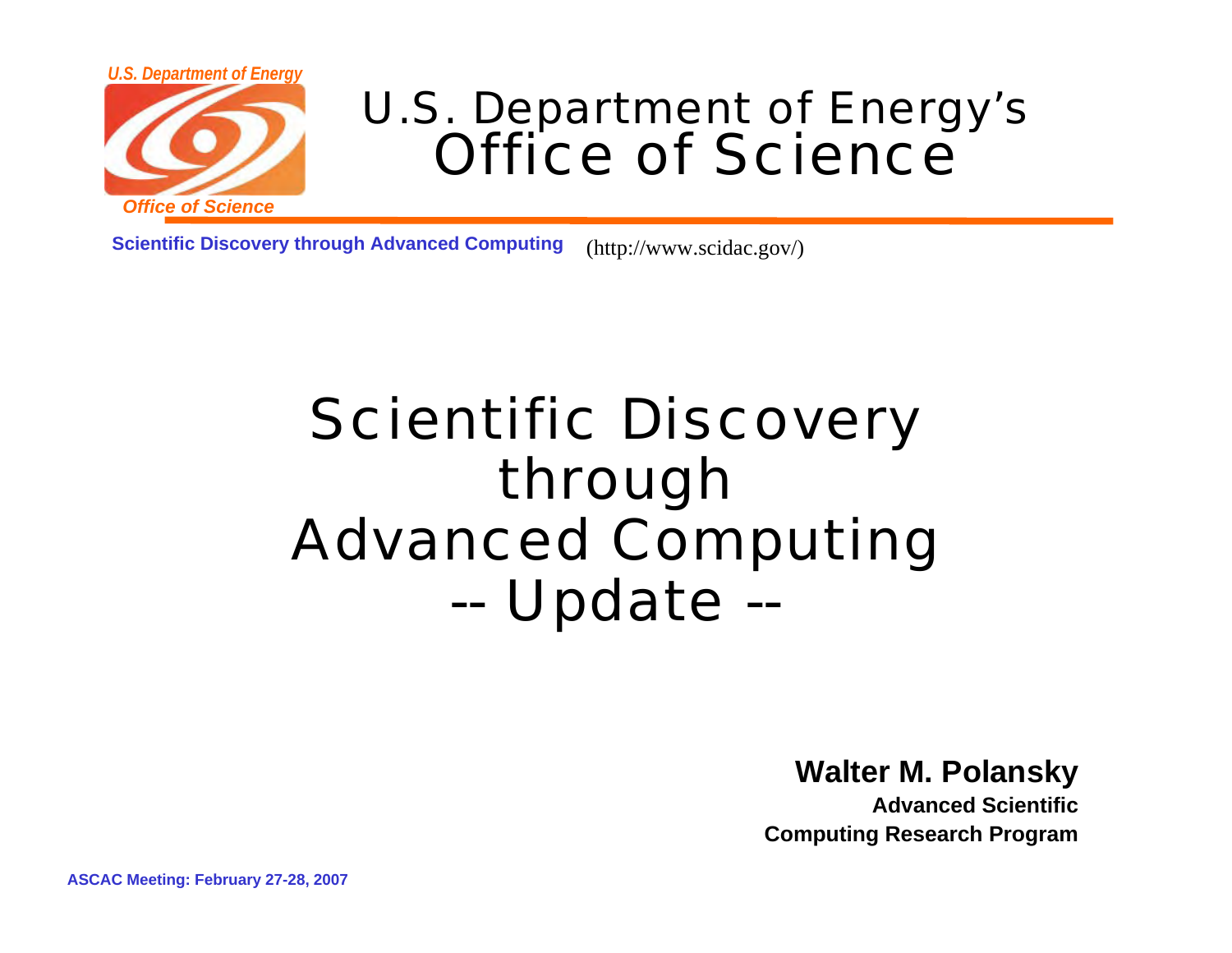

# SciDAC Successes2001 - 2006

**Scientific Discovery through Advanced Computing**











http://www.scidac.gov/

#### **ASCAC Meeting: February 27-28, 2007** <sup>2</sup>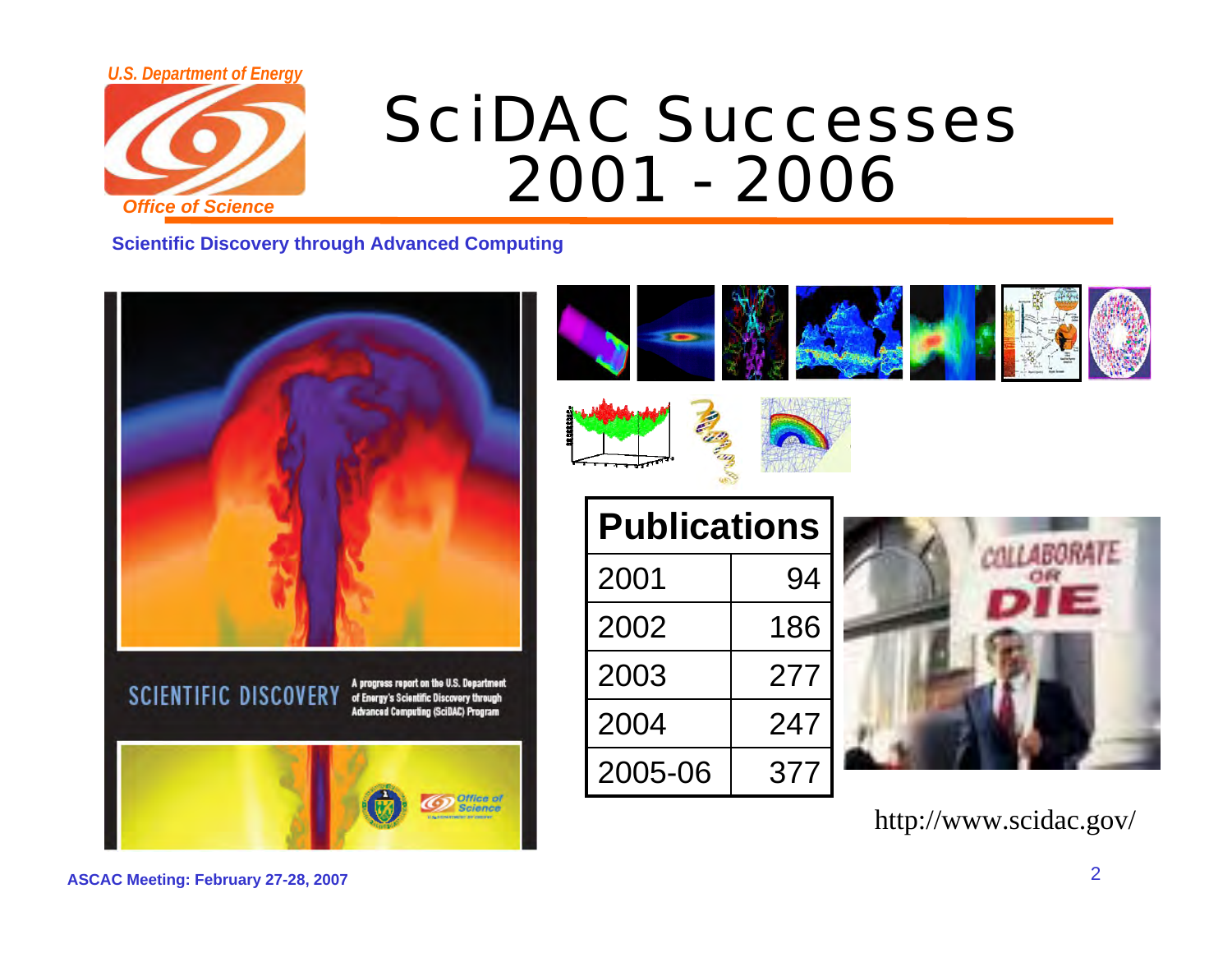

# Celebrating Success (Recent SciDAC Accomplishments)



- SciDAC teams created first laboratory-scale flame simulation in three dimensions to better understand combustion which provides 80% of the energy used in the U.S.
- Magnetic fusion scientists and applied mathematicians simulated techniques for re-fueling fusion reactors
- Teams developed new methods for simulating improvements in future particle accelerators
- Partnerships improved effectiveness of scientific applications codes between 275% to over 10,000%
- The SciDAC data mining tool Sapphire awarded a 2006 R&D100 award
- SciDAC Review and Scientific Discovery document *Hydroxyl radical in a turbulent jet flame* numerous SciDAC accomplishments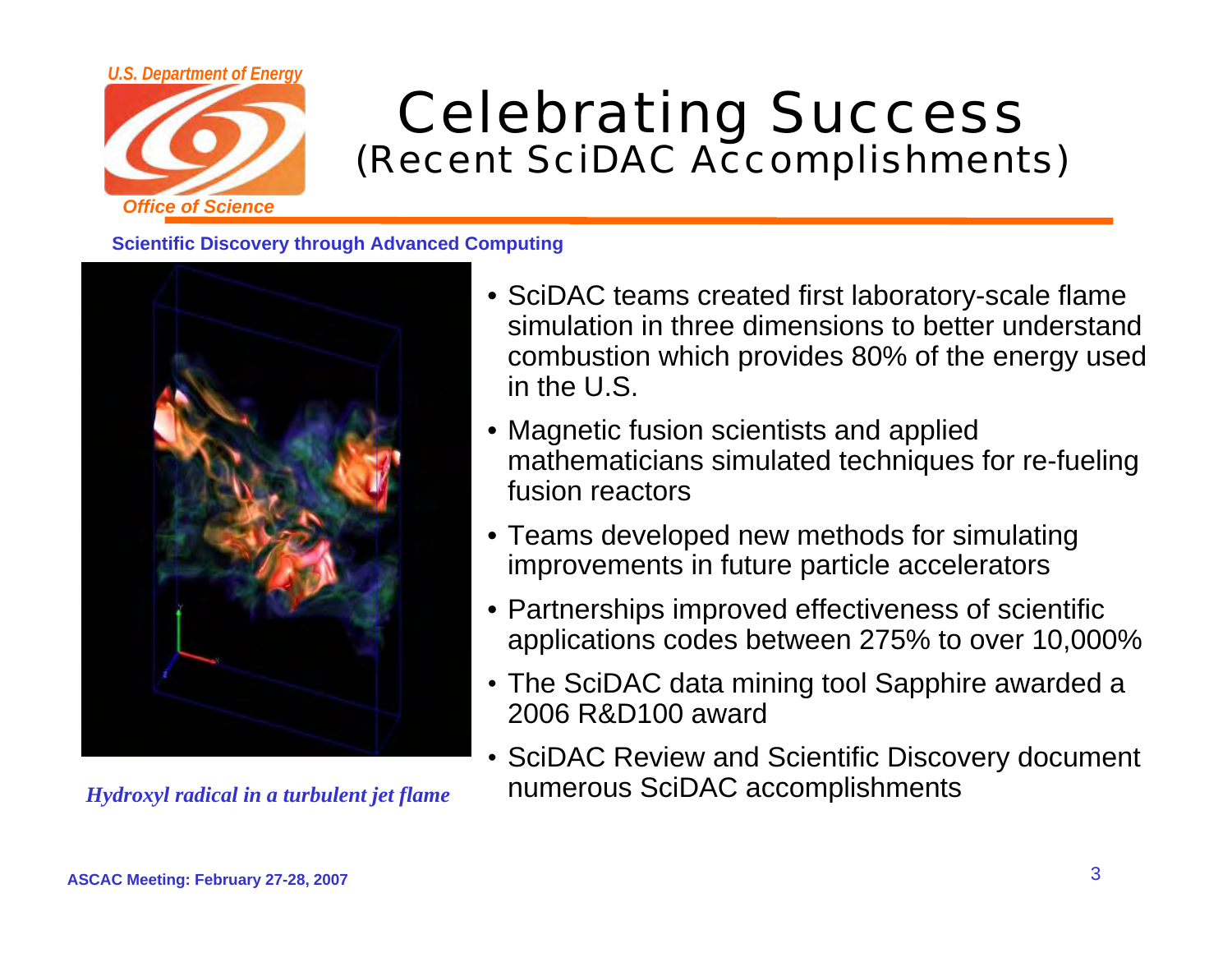

# SciDAC Goals

- **Create comprehensive, scientific computing software infrastructure to enable scientific discovery in the physical, biological, and environmental sciences at the petascale**
- $\bullet$  **Develop new generation of data management and knowledge discovery tools for large data sets (obtained from scientific user and simulations)**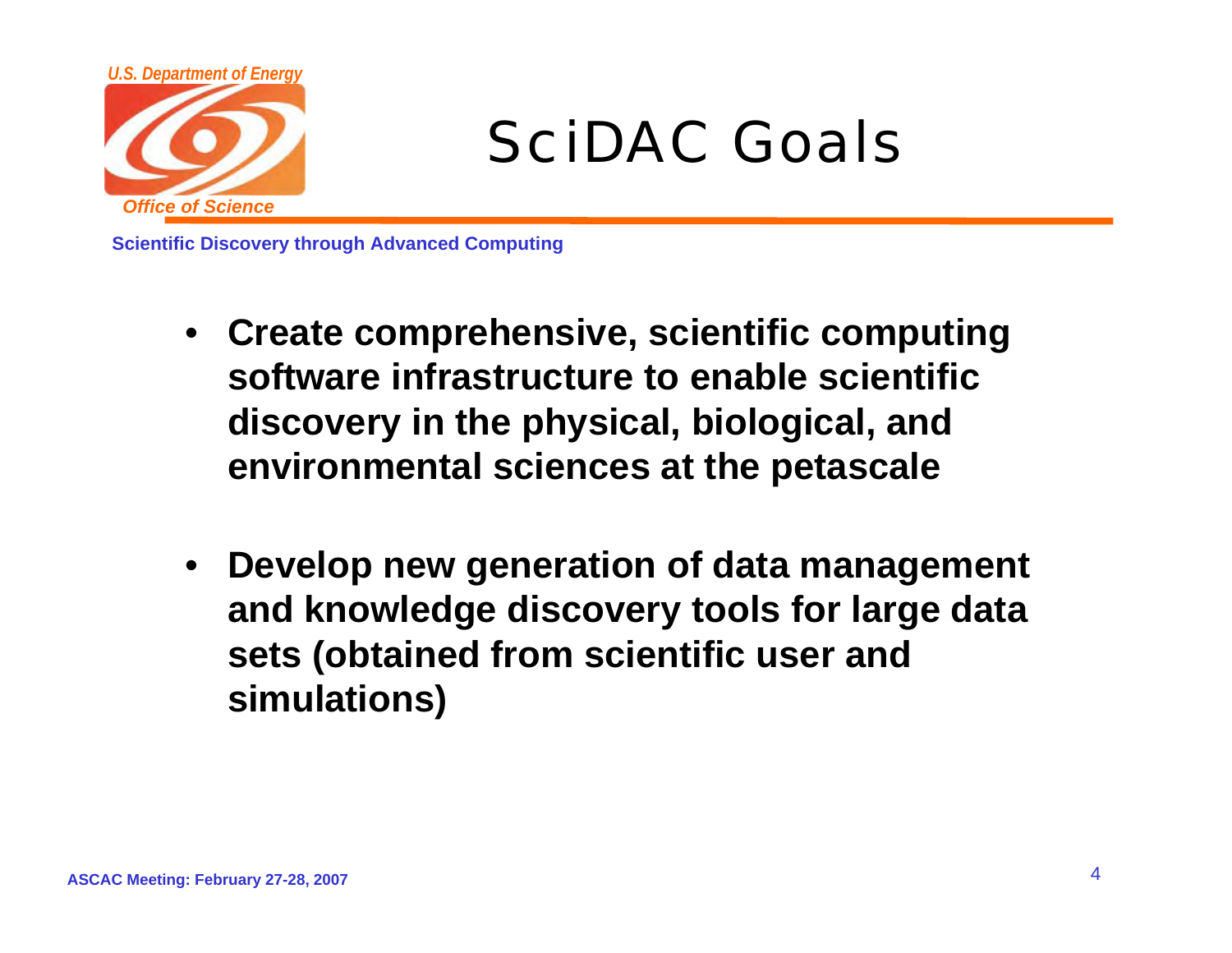

# SciDAC-2 Awards

(http://www/energy.gov/news/4135.htm)

**Scientific Discovery through Advanced Computing**

**Today†, the Department of Energy's Office of Science is announcing approximately \$60 million in new SciDAC-2 awards annually for 30 computational science projects over the next three to five years**



 $\bullet$ 

 $\mathbb{R}^2$ ♦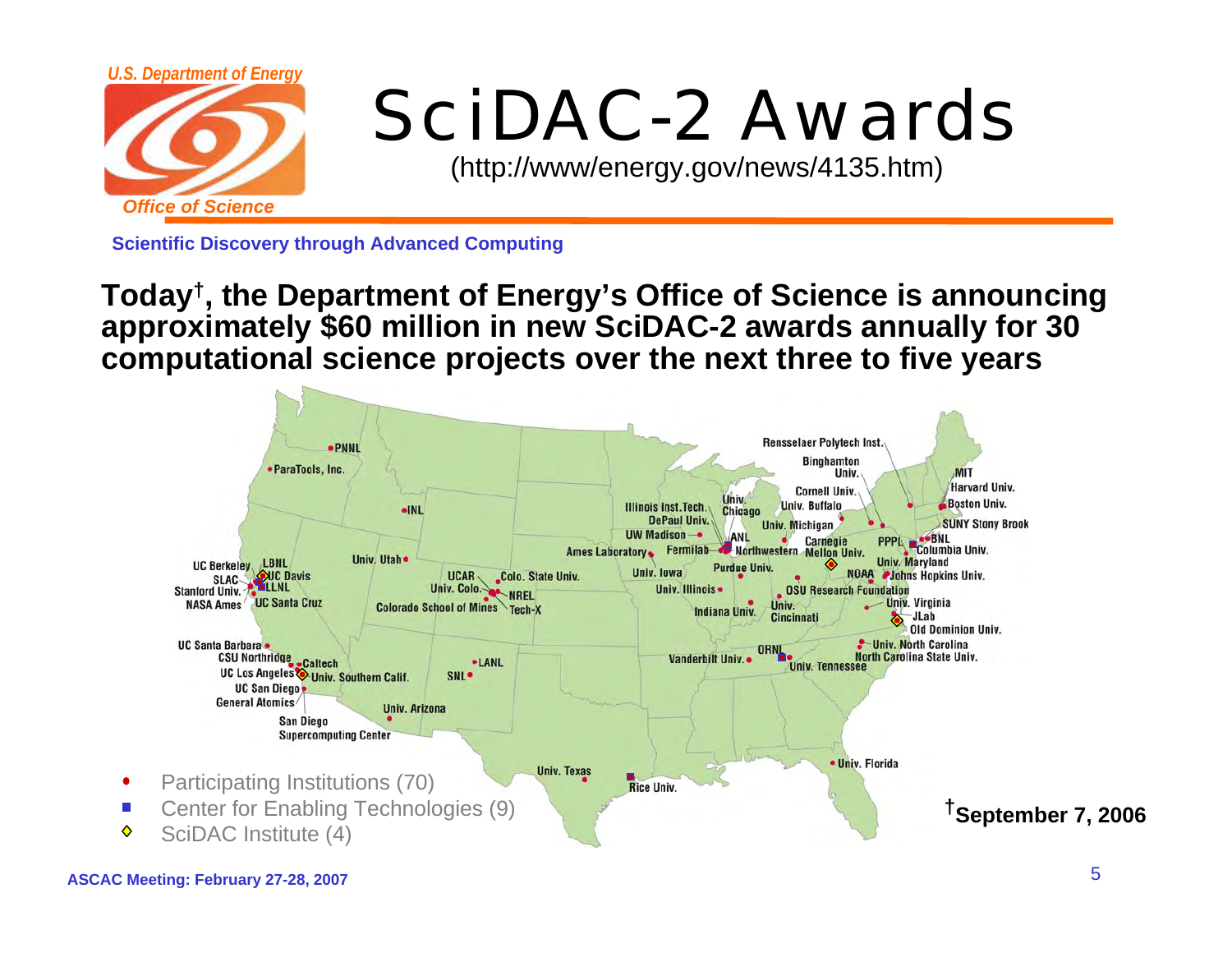

# SciDAC

**Scientific Discovery through Advanced Computing**

#### Computational Collaborations to Drive Scientific Discovery

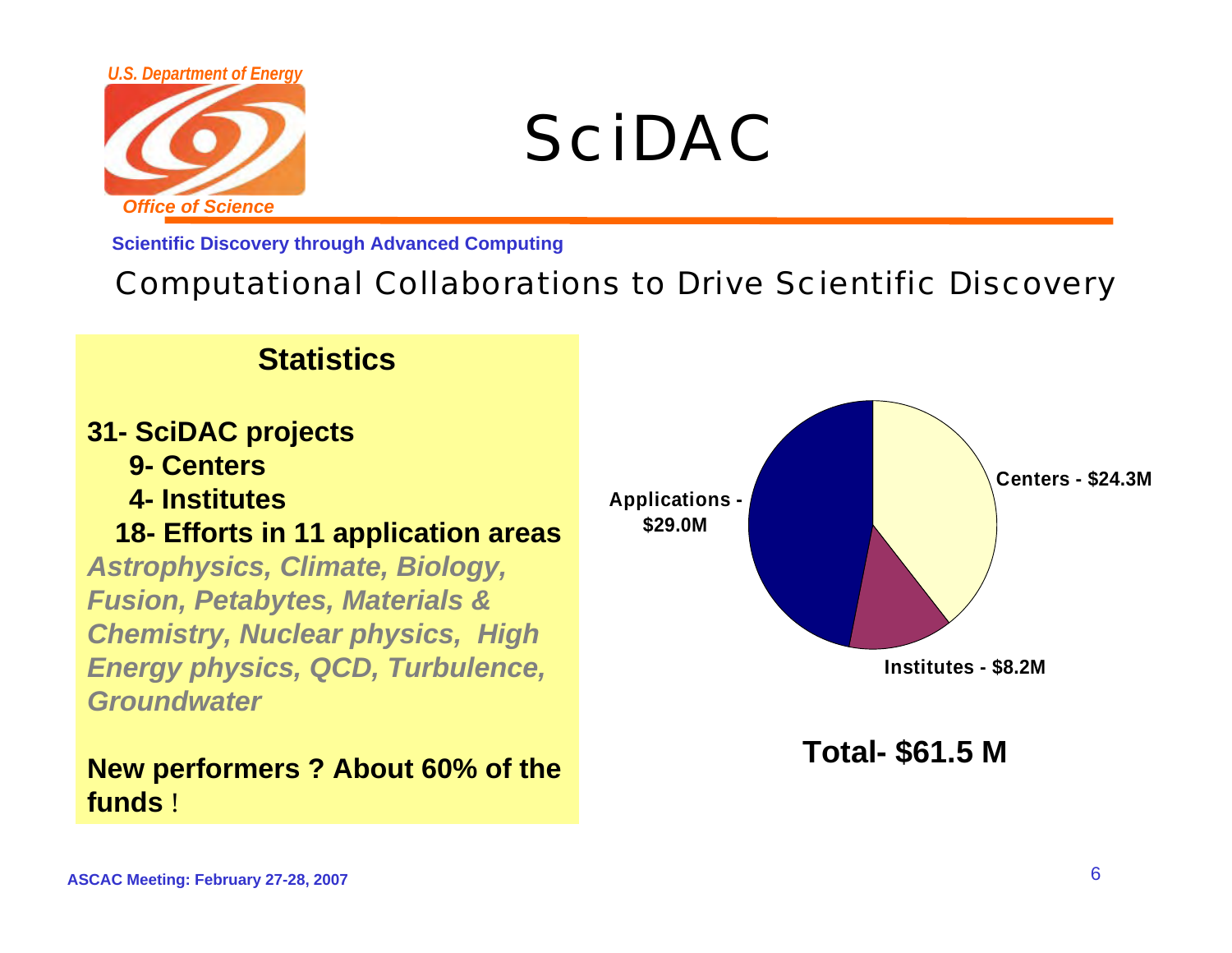

# SciDAC Participants

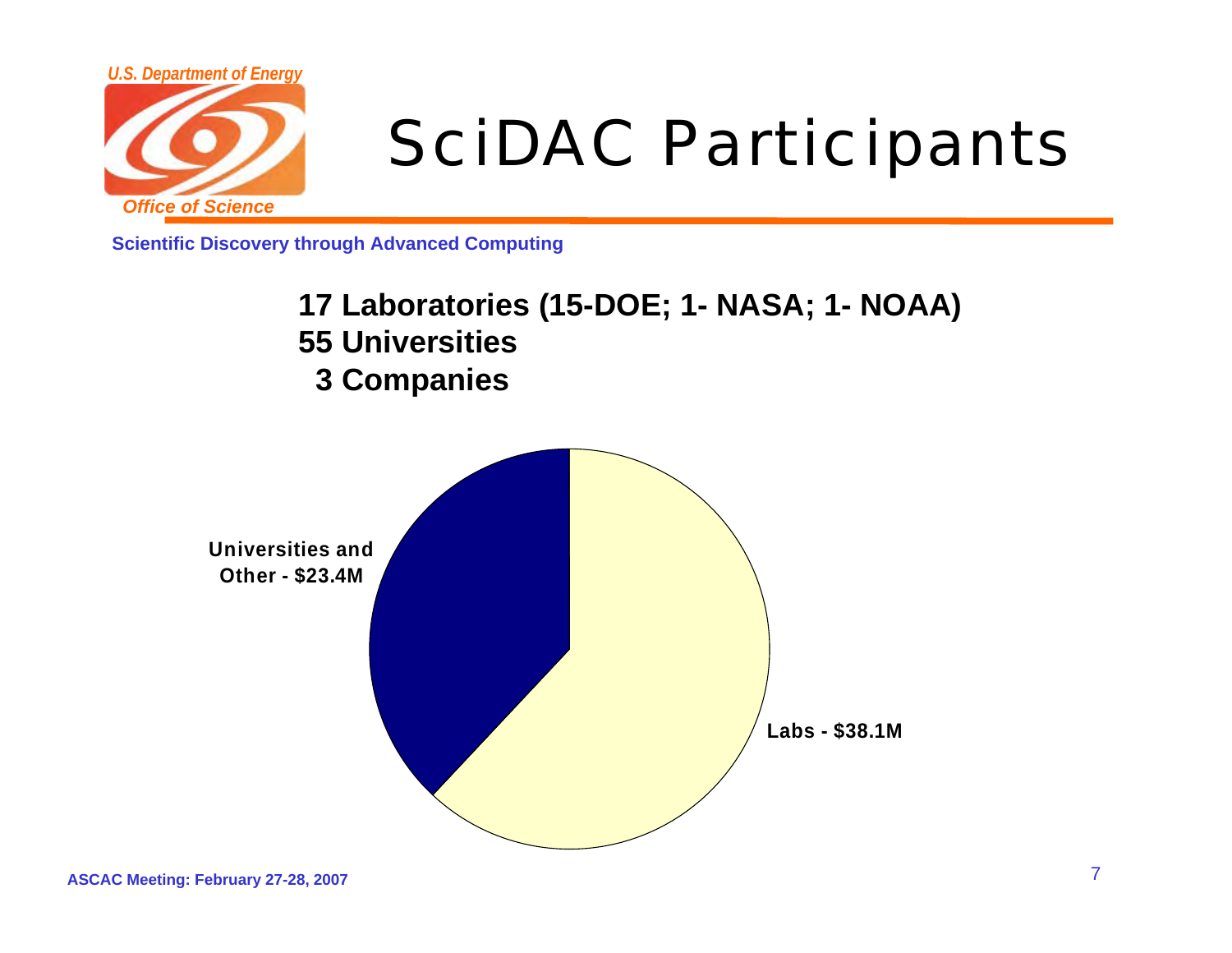

# Funding Sources

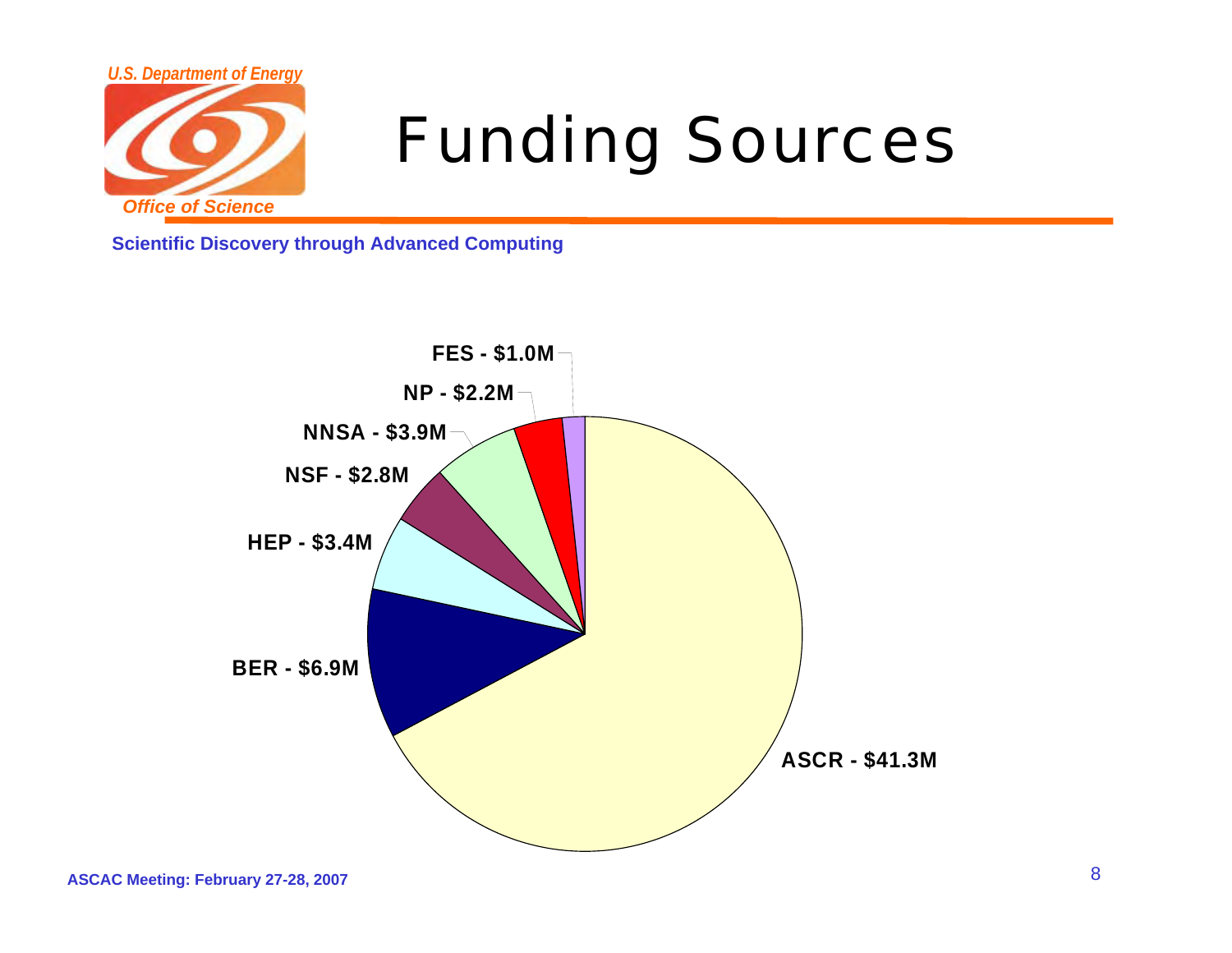

**Scientific Discovery through Advanced Computing**

# Centers and Institutes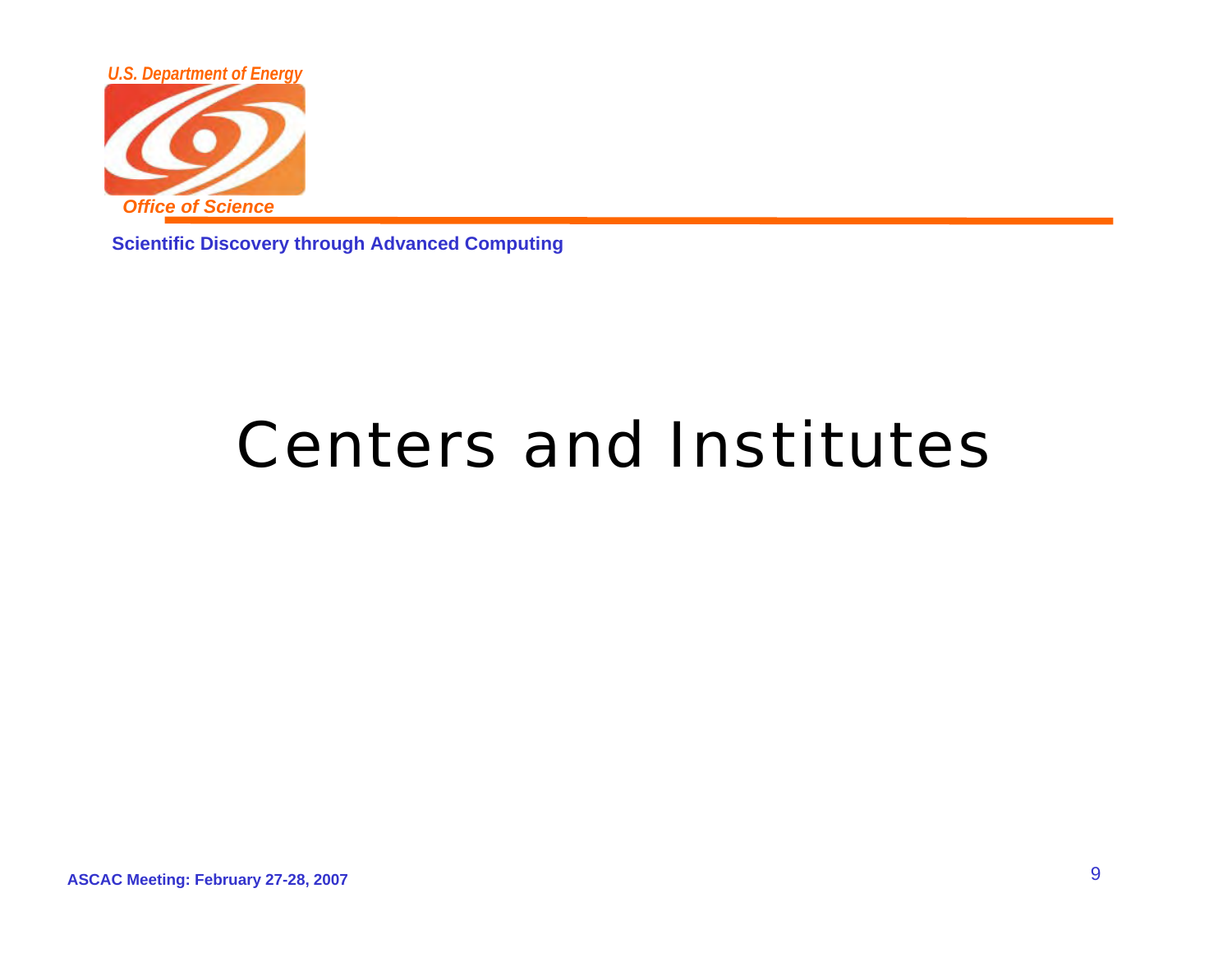

## Institutes and Centers-- Attributes --

**Scientific Discovery through Advanced Computing**

#### • **Institutes- University-led centers of excellence**

- **Focus on major software issues**
- **Employ range of collaborative research interactions.**
- **Reach out to engage a broader community of scientists in scientific discovery through advanced computation and collaboration.**
- **Conduct training/outreach in high performance computing topics.**
- **Centers for Enabling Technology- work directly with applications:** 
	- **Develop to enable scientific simulation codes to take full advantage of tera- to peta-scale.**
	- **Ensure critical computer science and applied mathematics issues are addressed in a timely and comprehensive fashion.**
	- **Address issues associated with research software lifecycle.**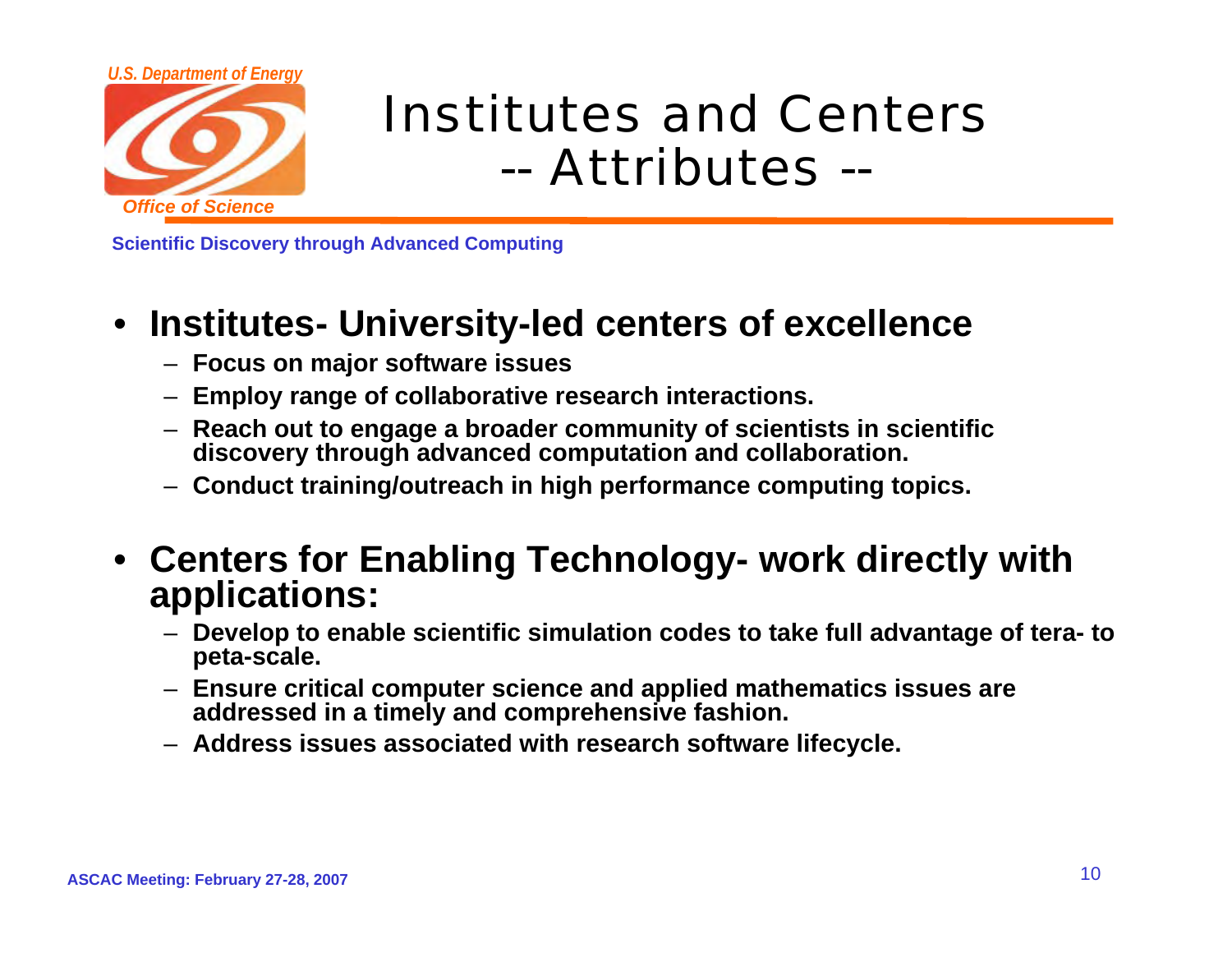

#### Centers & Institutes --Applied Mathematics --

**Scientific Discovery through Advanced Computing**

### **Centers:**

- $\bullet$  **APDEC - Finite difference/finite volume methods, adaptive mesh refinement, multiresolution. PI: Phillip Colella. (3 labs.)**
- $\bullet$  **ITAPS - Mesh, geometry, field manipulation tools. PI: Lori Diachin. (5 labs, 3 universities.)**
- $\bullet$  **TOPS - Mathematical software infrastructure for scalable PDE solvers. PI: David Keyes. (4 labs, 9 universities.)**

### **Institutes:**

 $\bullet$  **CSCAPES- Load balancing, parallelization toolkits, sparse matrix software, combinatorics, hypergraphs. PI: Alex Pothen. 2 universities, 2 labs.**

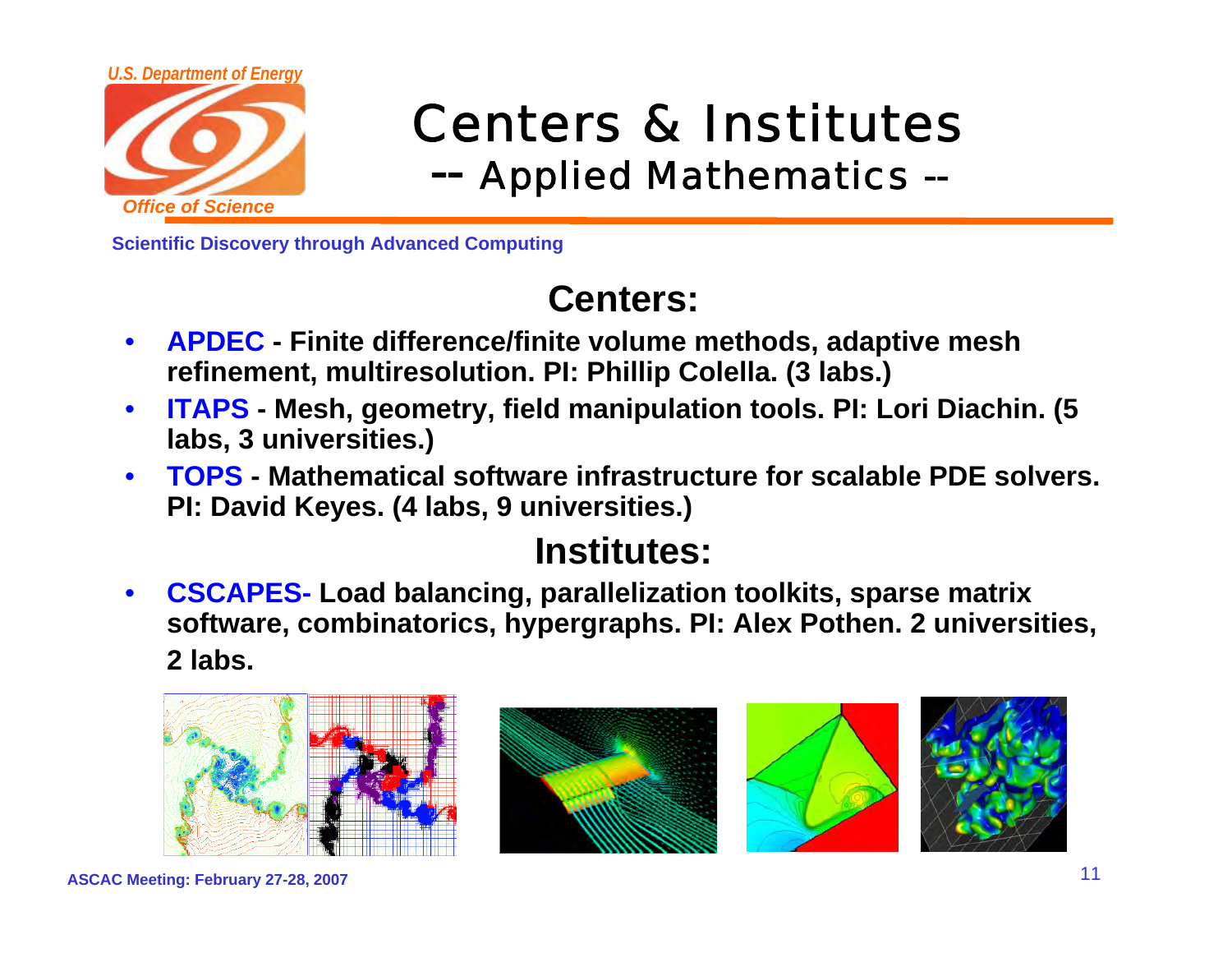

#### Centers and Institutes--Computer Science --

**Scientific Discovery through Advanced Computing**

**Centers:**

- $\bullet$  **CSADS - Open source high performance multicore compiler infrastructure. PI: Ken Kennedy. 1 lab, 4 universities.**
- $\bullet$  **TASCS - Advanced component software, common component architecture. PI: David Bernholdt. 6 labs, 5 universities**

**Institutes:**

- $\bullet$  **PDSI - Petascale data storage and high performance file systems. PI: Garth Gibson. 5 labs, 3 universities.**
- $\bullet$  **PERI - Automatic performance measurement and optimization. PI: Robert Lucas. 4 labs, 6 universities.**



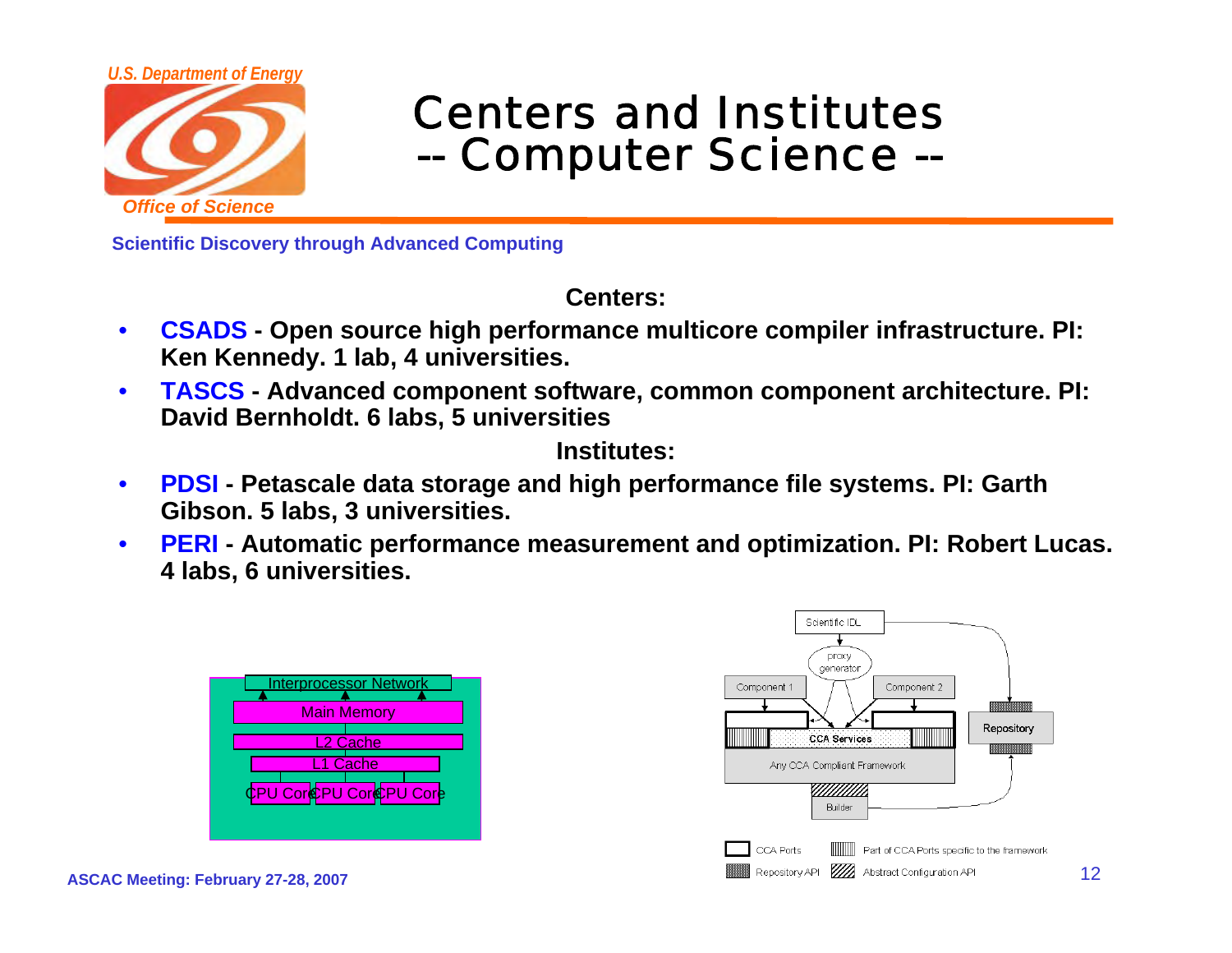

### Centers and InstitutesDistributed Computing/Visualization

**Scientific Discovery through Advanced Computing**

### **Centers:**

- $\bullet$  **CEDPS - High performance services and tools for distributed scientific data management. PI: Ian Foster. (3 labs, 2 universities.)**
- $\bullet$  **ESG - Earth systems grid support for petascale climate data. PI: Dean Williams. (7 labs, 1 university.)**
- $\bullet$  **SDM - Scientific data management framework for petascale computation. PI: Arie Shoshoni. (5 labs, 5 universities.)**
- $\bullet$  **VACET - Scientific data visualization and analytics. PI: Wes Bethel. 3 labs, 2 universities.**

### **Institutes:**

 $\bullet$  **UVIS - High performance parallel visualization strategies. PI: Kwan-Liu Ma. (2 labs, 4 universities.)**



**NCAR/DOF Climate Mode ASCAC Meeting: February 27-28, 2007** 13

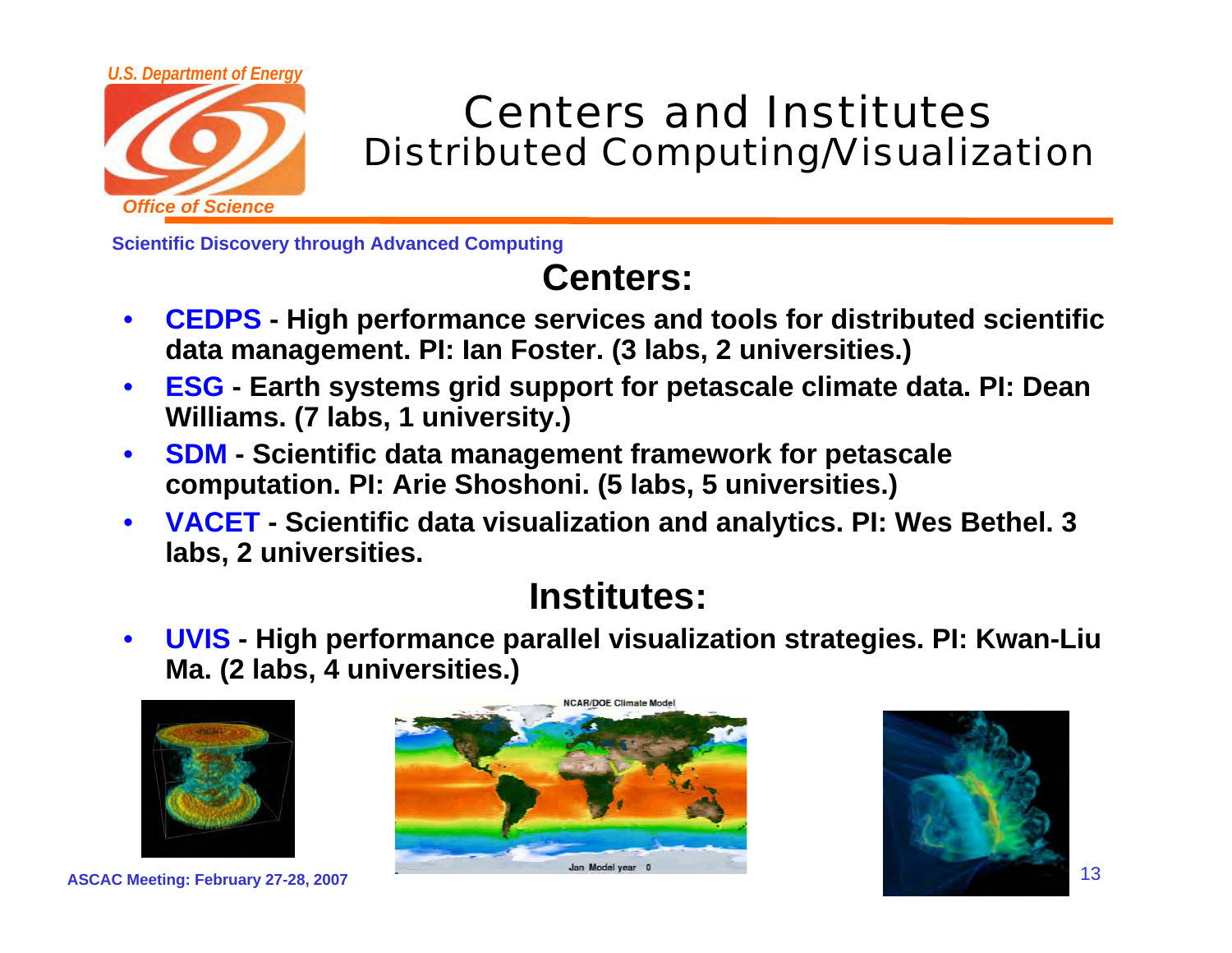

#### SciDAC Challenges --Operational and Management --

- **Provide a fertile environment for scientific discovery through modeling and simulation**
- $\bullet$  **Make SciDAC resources available to the broad research community.**
- •**Communicate SciDAC model**
- • **Optimize relationships between and/or among**
	- **CETs and applications**
	- **CETs with each other**
	- **Institutes, CETs and applications**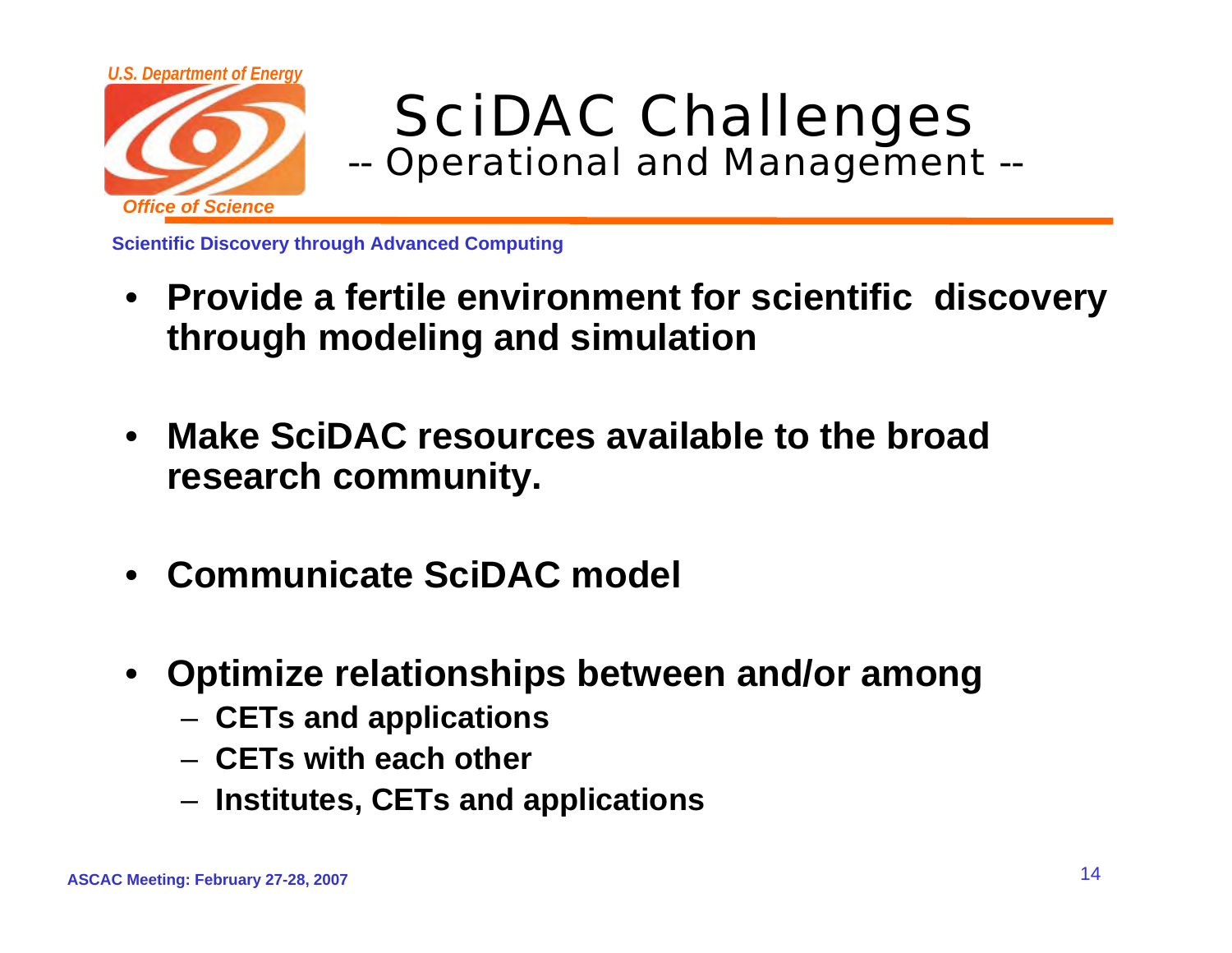

### SciDAC Outreach CenterDavid Skinner, PI

**Scientific Discovery through Advanced Computing**

- • **Innovative web and software services**
	- **Tools which make SciDAC researchers more effective at delivering their technologies (web hosting and authenticated wiki-like portals)**
	- **Services to promote an easy interface between SciDAC and 'the outside computational world' (web, email, and phone central point of contact for SciDAC inquiries)** 
		- treach
- $\bullet$  **Workshops, training sessions**
	- **Getting the right people together to forge collaborations**

#### **Build Collaborations to Drive Scientific Discovery**

(outreach.scidac.gov; help@outreach.SciDAC.gov)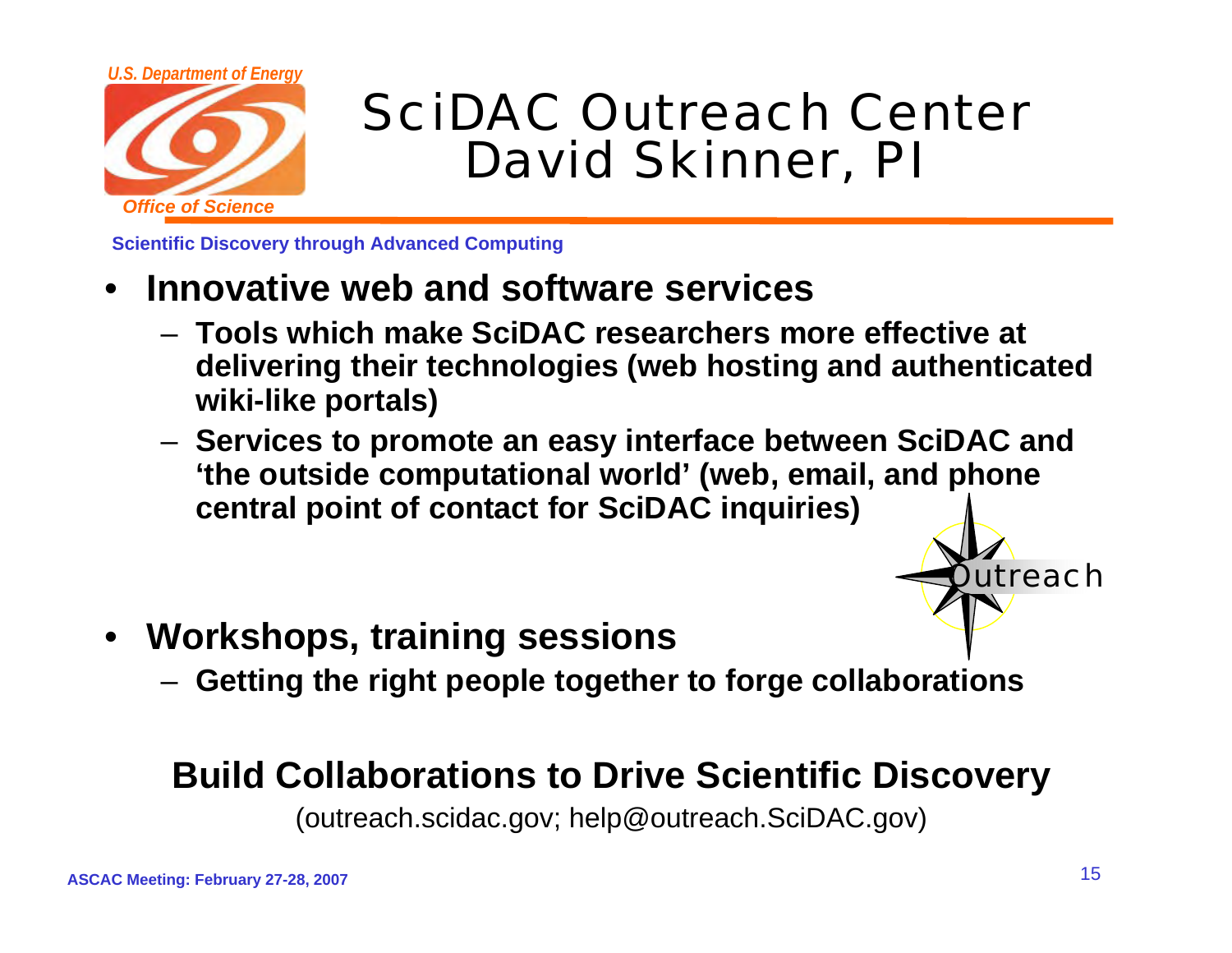

### SciDAC Outreach-- Status --

- • **Managed SciDAC PI Workshop (February 5-6, 2007, Atlanta)**
	- **Documented 54 existing collaborative connections between CETs and SAPs**
	- **Identified 65 more potential specific resource/need matches to develop**
	- **Collected 12 points of contact for inquiries on specific topics**
- • **Fielded questions by phone or email** 
	- **14 substantive interactions so far**
	- **"Can SciDAC support my application development?" – Application Scientist**
	- – **"How is my institution involved with SciDAC" – Campus communications staff**
	- **"Do you know if there will be a BOF session on X at conference Y?" – SciDAC Researcher**
	- **"Please announce our workshop." – SciDAC PI**
	- **"Who might be interested in our switch technology" – Vendor**
	- **"We have a storage solution that may be of interest to Scientists." – Vendor**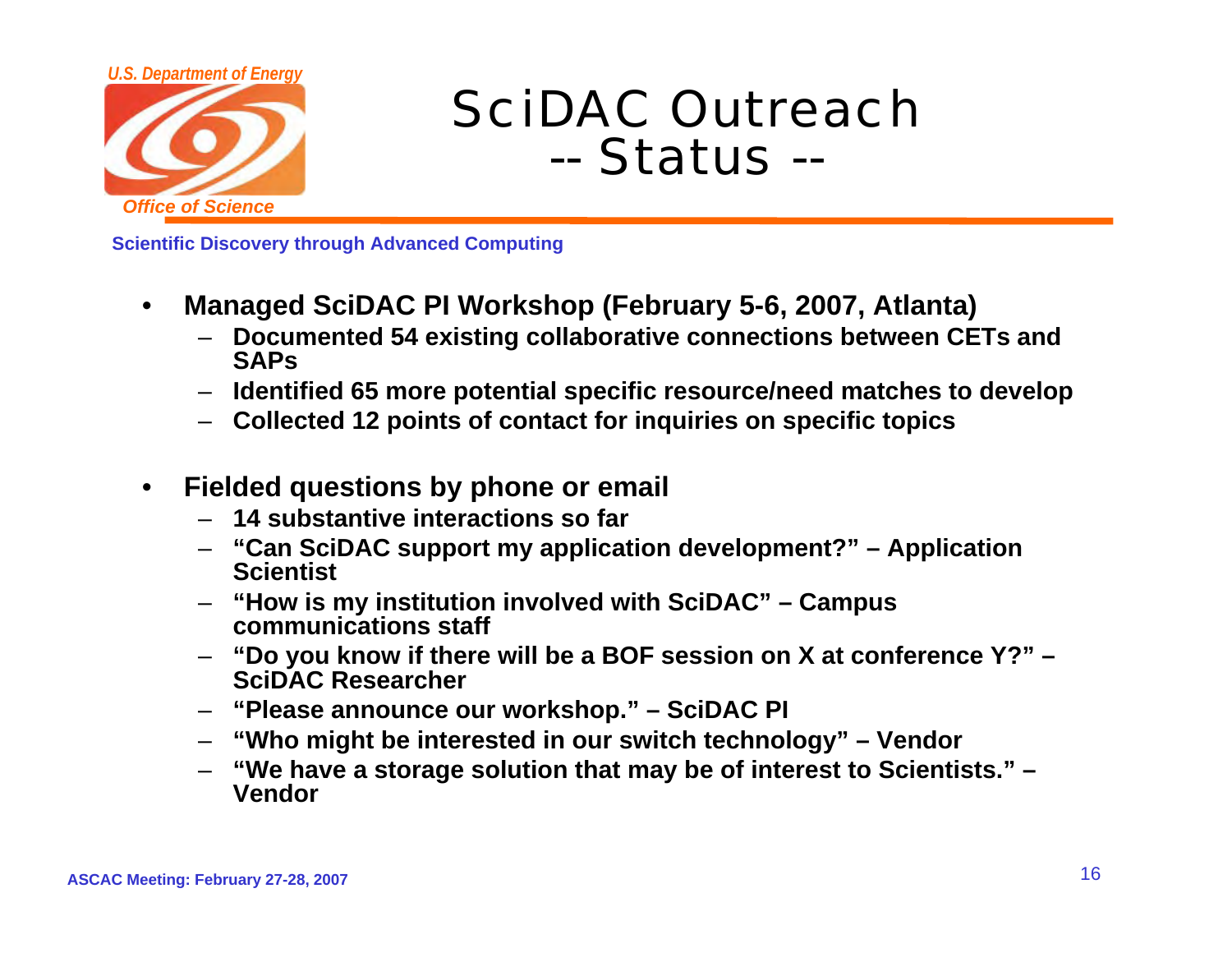

# SciDAC Solicitations FY2007

**Scientific Discovery through Advanced Computing**

• **Climate Change Prediction Program Notice Closed- January 25, 2007; (BER)**

**(**http://www.science.doe.gov/grants/FAPN07-06.html)

- **"…contribute to a measurably improved ability to computing infrastructure to address challenging problems in climatic change science."**
- **Accelerator Science and Simulation;**
	- **Closed- January 17, 2007; (HEP, NP, BES and ASCR)**

(http://www.science.doe.gov/grants/FAPN07-09.html; http://www.science.doe.gov/grants/LAB07\_09.html)

– **"…computational approach for interacting with the SciDAC Institutes and Centers for Enabling Technologies."**